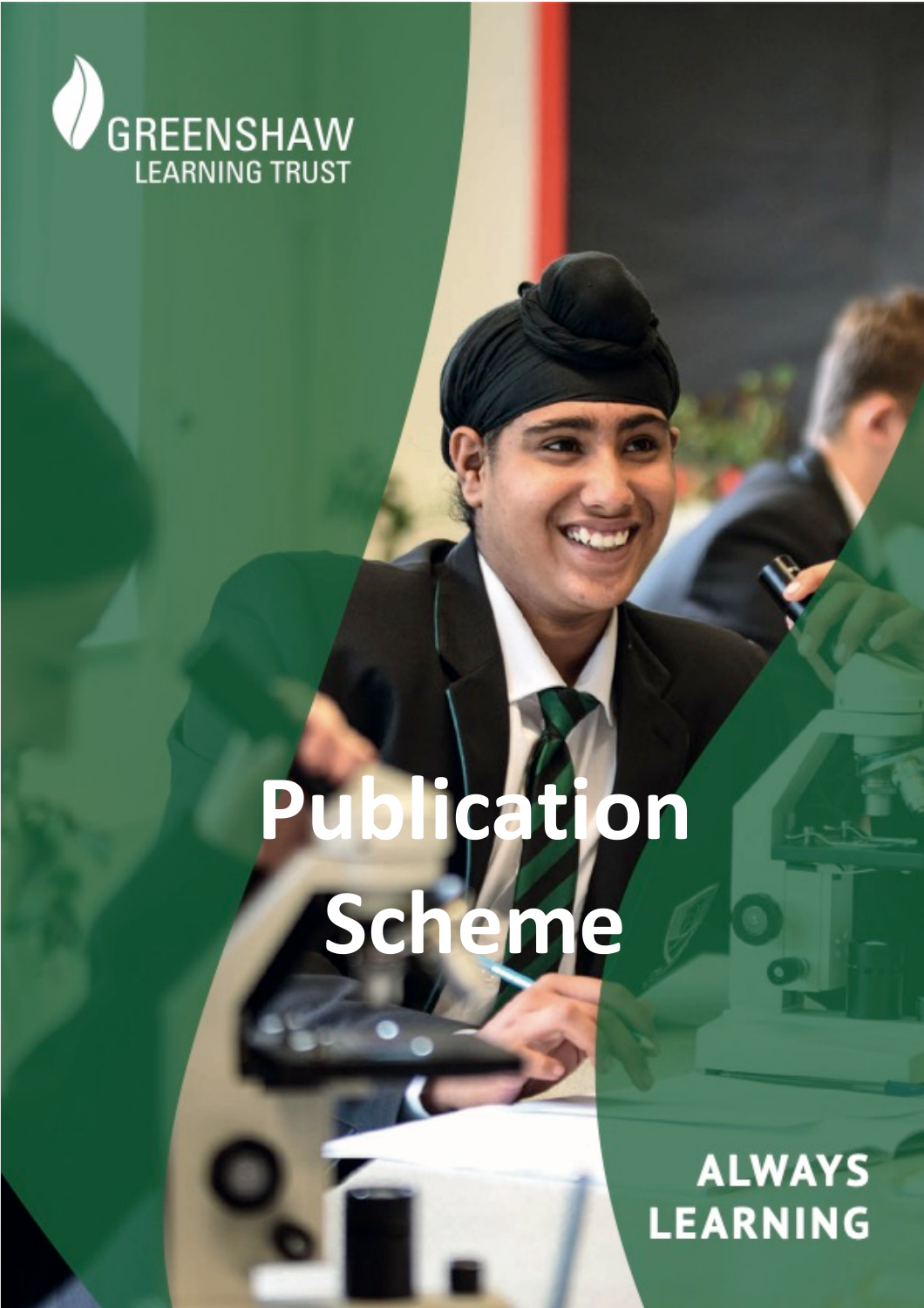# **Greenshaw Learning Trust Publication Scheme**

June 2022

# **1. Introduction**

# **1.1 Application**

This GLT Publication Scheme applies to the Greenshaw Learning Trust as a whole and to the Trust Shared Service.

The Greenshaw Learning Trust as a whole and the Trust Shared Service, their Trustees, governors and staff must abide by the scheme, which has been adopted in accordance with and pursuant to the GLT Communications Policy and the GLT Freedom of Information Policy.

In implementing this scheme, Trust Shared Service staff must take account of any advice given to them by the CEO or Board of Trustees.

This scheme is subject to the GLT Communications Policy, GLT Freedom of Information Policy and the Trust's Scheme of Delegation. If there is any ambiguity or conflict then the GLT Communications Policy and the Scheme of Delegation takes precedence. If there is any question or doubt about the interpretation of this, the GLT CEO should be consulted.

Each school in the Greenshaw Learning Trust has its own publication scheme and information about the school is available via that scheme and the school website.

# **1.2 Approval and review**

This scheme is the responsibility of the GLT CEO. This scheme was approved by the GLT CEO on 1 June 2022. This scheme is due for review by: 1 June 2024.

# **1.3 Terminology**

The Trust means the Greenshaw Learning Trust (GLT).

- School means a school within the Greenshaw Learning Trust.
- Headteacher means the headteacher or principal of the school.
- CEO means the chief executive officer of the Greenshaw Learning Trust.
- Trust Shared Service means services, functions and staff of the Trust that are not contained within a school budget and/or are not the responsibility of a Headteacher and/or Governing Body.
- Governors and Trustees includes all members of a governing body, Trustees, non-trustee members of Trust Committees and members of the Trust Panel.

In this Scheme references to the Greenshaw Learning Trust will be read as including the Greenshaw Learning Trust Shared Service and all schools in the Greenshaw Learning Trust.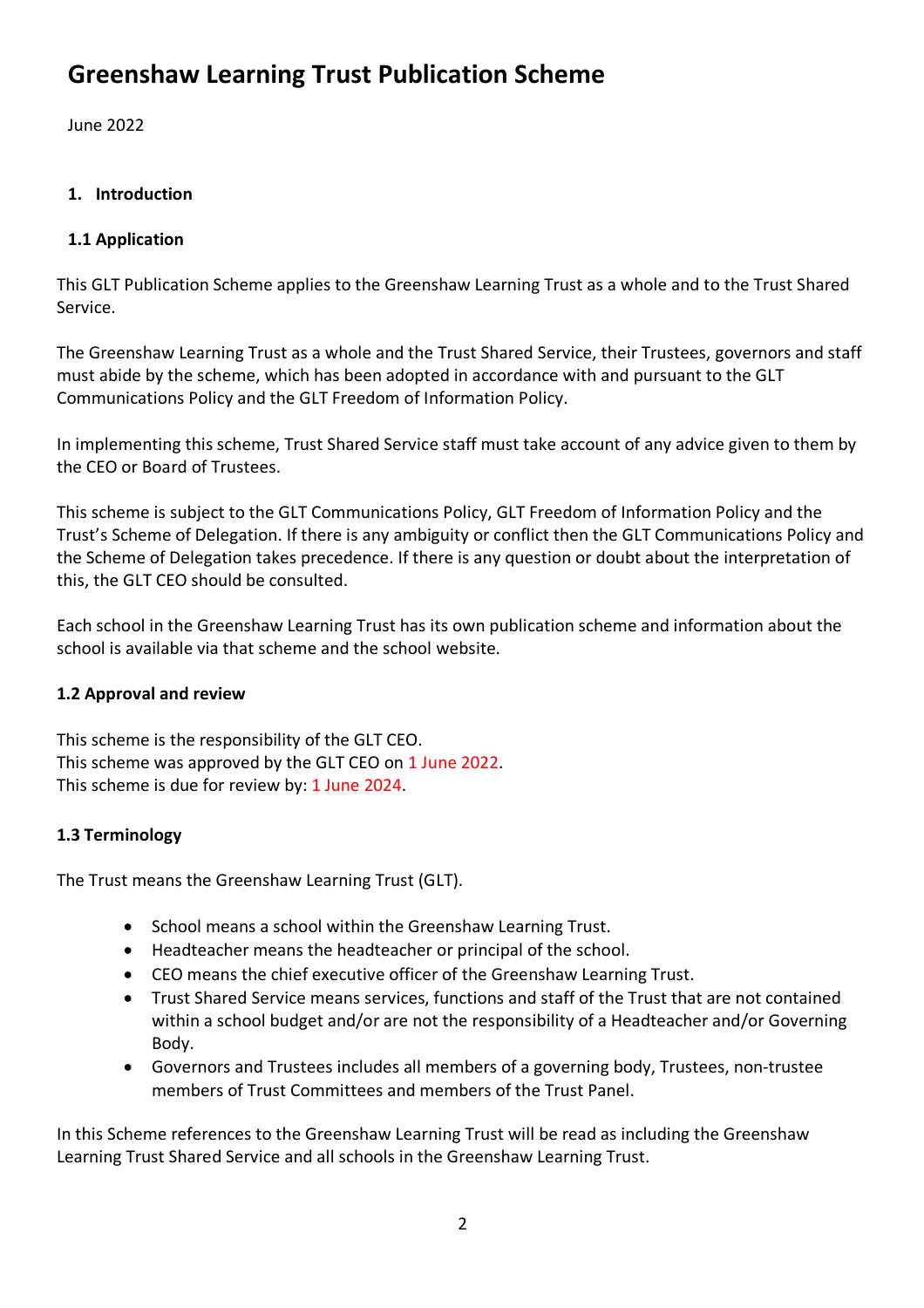#### **1.4 Responsibilities**

It is the responsibility of the Board of Trustees and GLT CEO to ensure Trust as a whole and the Trust Shared Service and its staff adhere to the Publication Scheme.

#### **1.5 How to obtain information**

To obtain information from the Greenshaw Learning Trust, please refer to www.greenshawlearningtrust.co.uk.

Alternatively, you can contact the Trust by email to info@greenshawlearningtrust.co.uk or by writing to the main Trust office

Greenshaw Learning Trust Grennell Road Sutton Surrey SM1 3DY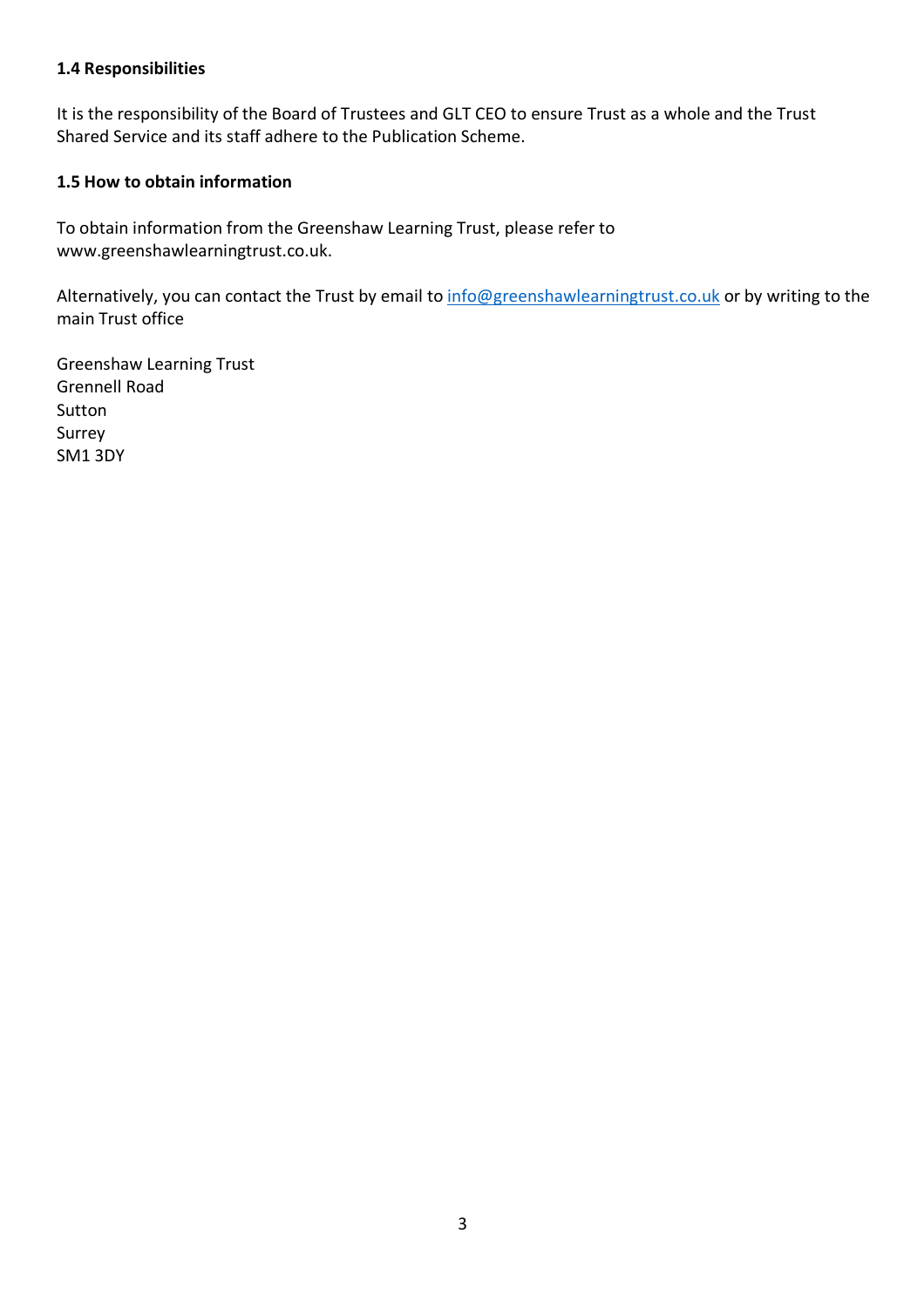# **2. Guide to information available from GLT in accordance with the GLT Communications Policy and Freedom of Information Act**

 $\mathbf{I}$ 

| Class 1 - Who we are and what we do                                                                                       |  |  |  |
|---------------------------------------------------------------------------------------------------------------------------|--|--|--|
| (Organisational information, structures, locations and contacts)                                                          |  |  |  |
|                                                                                                                           |  |  |  |
| This will be current information only                                                                                     |  |  |  |
|                                                                                                                           |  |  |  |
| Who's who in Greenshaw Learning Trust and its schools                                                                     |  |  |  |
| Who's who on the Board of Trustees and the basis of their appointment                                                     |  |  |  |
|                                                                                                                           |  |  |  |
| <b>Articles of Association</b>                                                                                            |  |  |  |
|                                                                                                                           |  |  |  |
| Scheme of Delegation for Governance Functions                                                                             |  |  |  |
|                                                                                                                           |  |  |  |
| Contact details for the chief executive officer and the Board of Trustees, via the Trust (named contacts where possible). |  |  |  |
|                                                                                                                           |  |  |  |
| Annual Report                                                                                                             |  |  |  |
|                                                                                                                           |  |  |  |
| Staffing structure                                                                                                        |  |  |  |
| Address of Trust and contact details, including email address.                                                            |  |  |  |
|                                                                                                                           |  |  |  |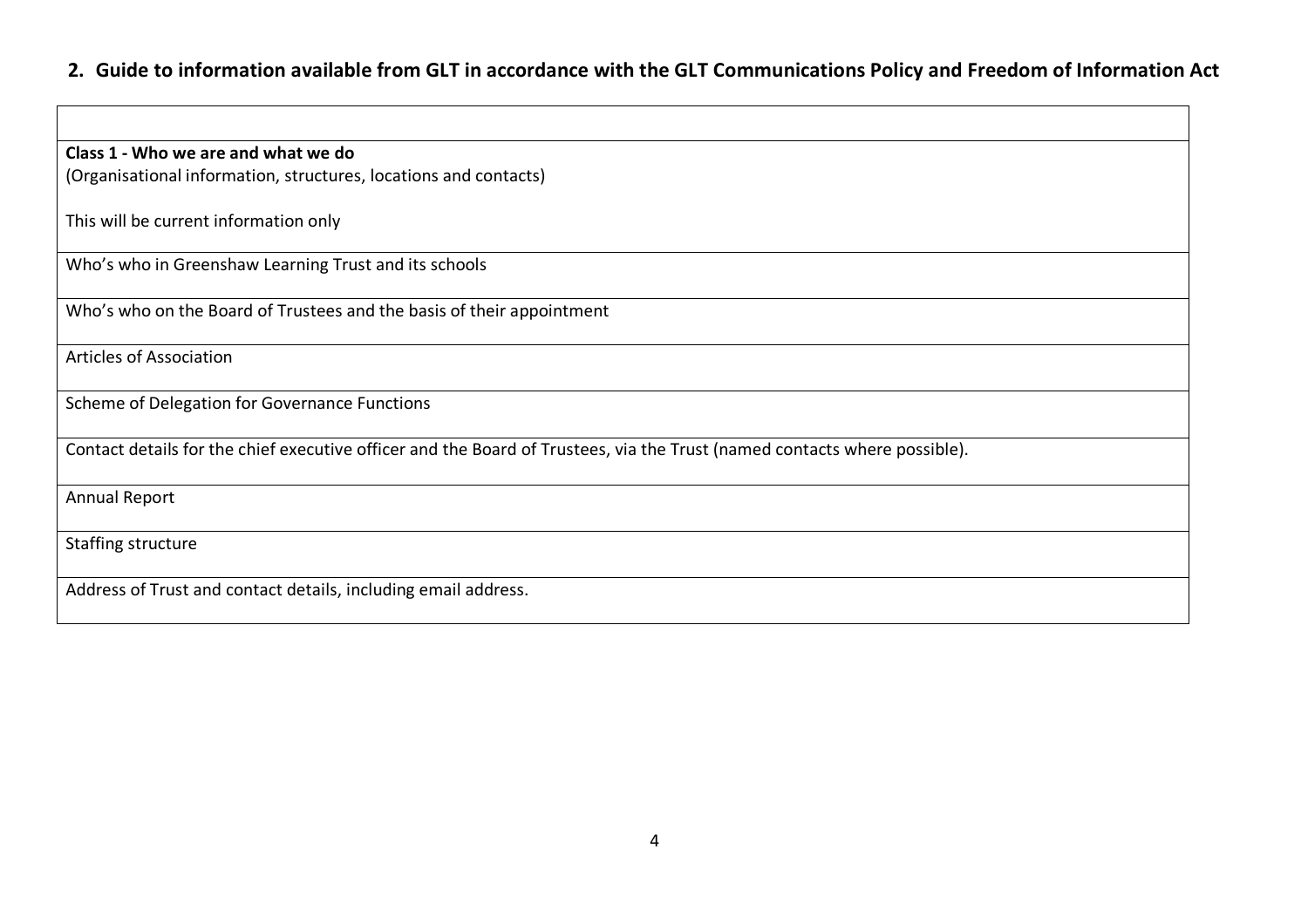#### **Class 2 – What we spend and how we spend it**

(Financial information relating to projected and actual income and expenditure, procurement, contracts and financial audit)

Current and previous financial year as a minimum

Annual budget plan and financial statements

Capital funding

Financial audit reports

Details of expenditure items over £5000 for the current year and 2 years' previous

Procurement and contracts the Trust has entered into.

Staff allowances and expenses that can be incurred or claimed, with totals paid to individual senior staff members (Senior Leadership Team or equivalent, whose basic actual salary is at least £60,000 per annum) by reference to categories.

Staffing, pay and grading structure. As a minimum the pay information should include salaries for senior staff (Senior Leadership Team or equivalent as above) in bands of £10,000; for more junior posts, by salary range.

Trustees' allowances that can be incurred or claimed, and a record of total payments made to individual Trustees.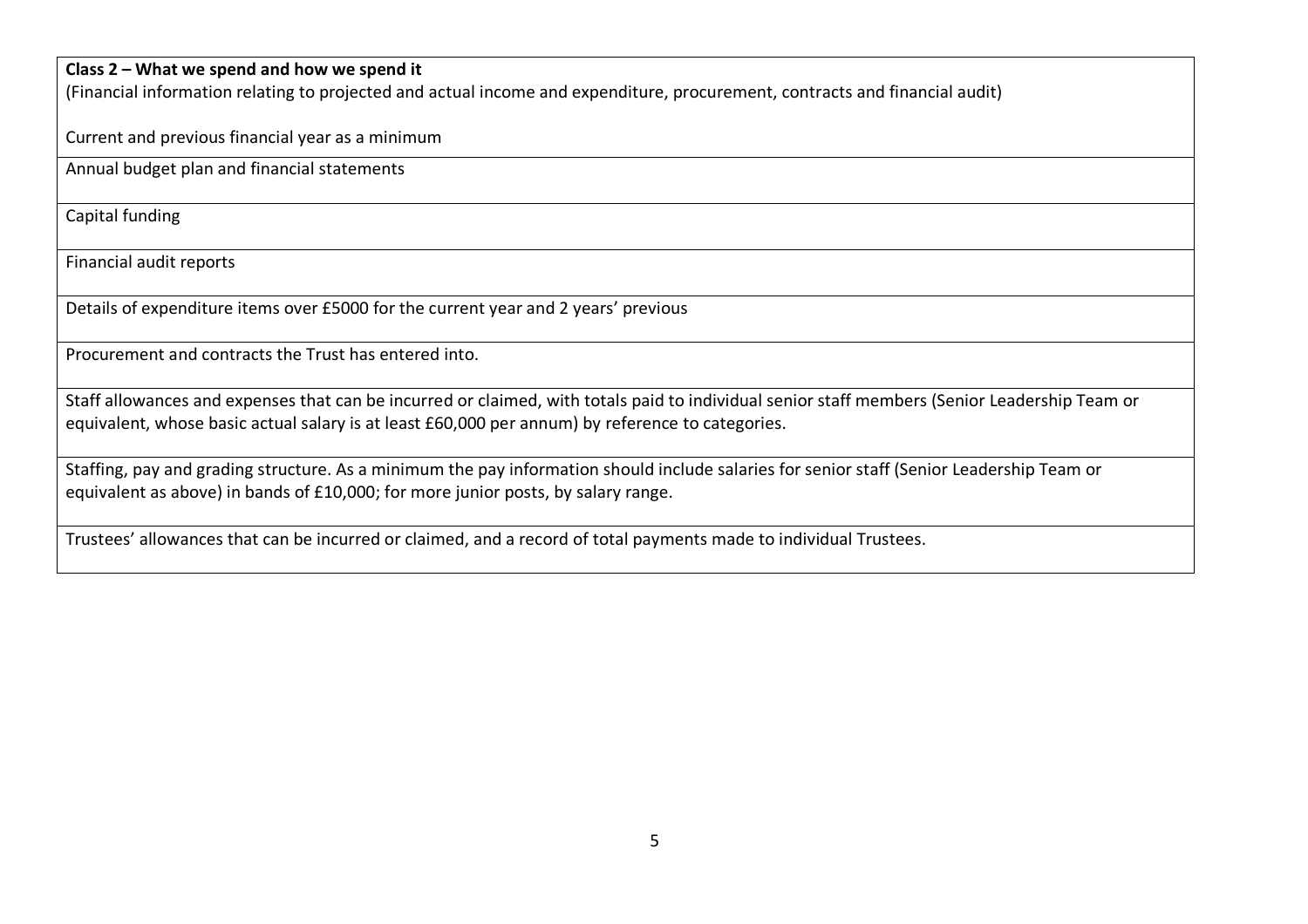#### **Class 3 – What our priorities are and how we are doing**

(Strategies and plans, performance indicators, audits, inspections and reviews)

Current information as a minimum

Trust profile, and information about the schools within the Trust

- Performance data supplied to the English or Welsh Government or to the Northern Ireland Executive, or a direct link to the data, including school Ofsted reports.
- Relevant information about each Trust school is available via the school's publication scheme and the school website.

The Trust's future plans

# **Class 4 – How we make decisions**

(Decision making processes and records of decisions)

Current and previous three years as a minimum

Agendas and minutes of meetings from the Board of Trustees and its committees. (NB this will exclude information that is properly regarded as private to the meetings).

#### **Class 5 – Our policies and procedures**

(Current written protocols, policies and procedures for delivering our services and responsibilities)

This will be current information only

The Trust's policies and procedures can be found on the Trust website and/or provided on request to the Trust.

Each school in the Trust maintains its own policies and procedures, which can be found on the school website and/or provided on request to the school.

Charging regimes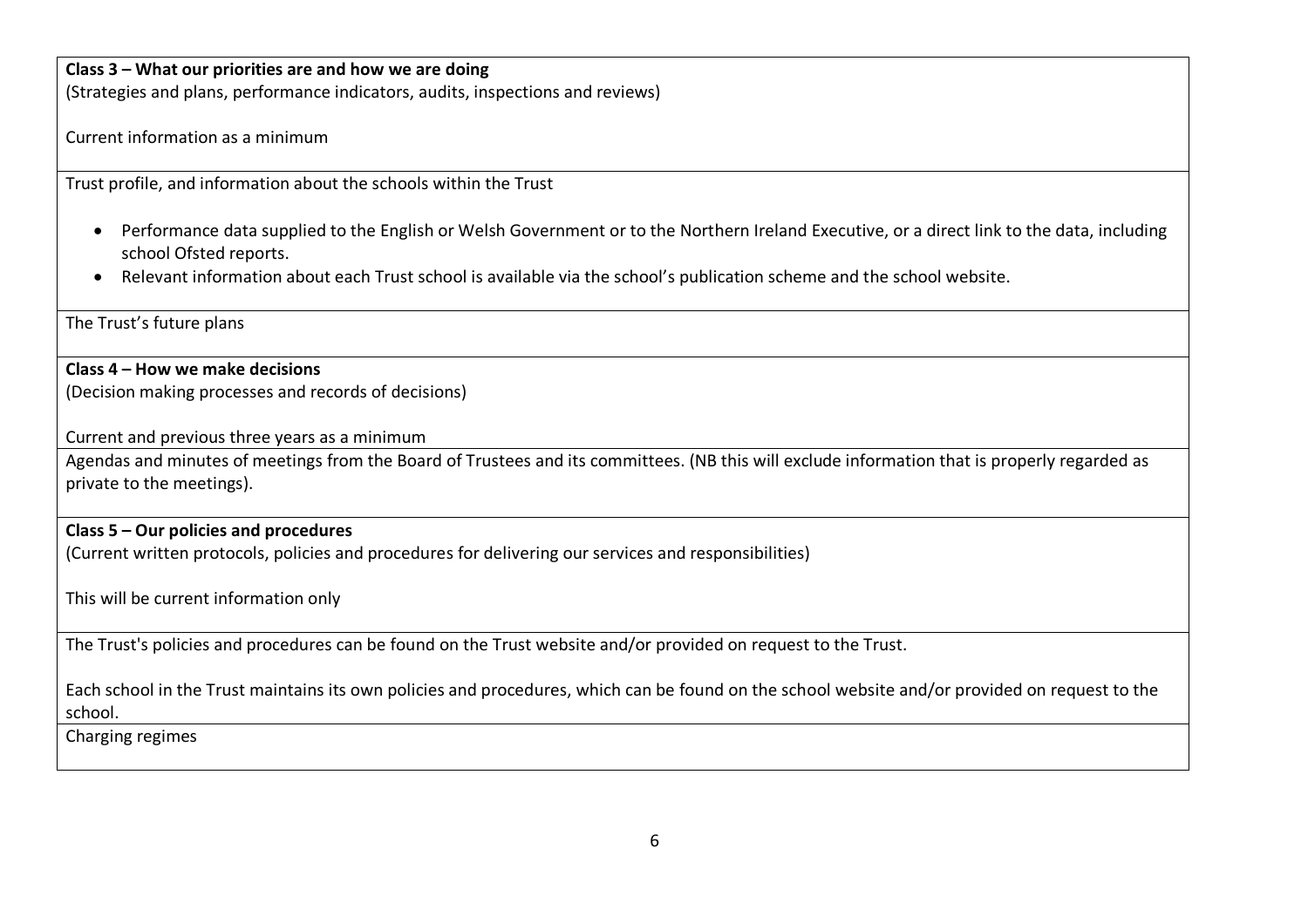| Class $6$ – Lists and Registers                                                                                                |  |  |  |
|--------------------------------------------------------------------------------------------------------------------------------|--|--|--|
|                                                                                                                                |  |  |  |
| Data breach register                                                                                                           |  |  |  |
|                                                                                                                                |  |  |  |
| Disclosure logs                                                                                                                |  |  |  |
| Asset register                                                                                                                 |  |  |  |
|                                                                                                                                |  |  |  |
| Any information the Trust is currently legally required to hold in publicly available registers                                |  |  |  |
|                                                                                                                                |  |  |  |
| Class $7$ – The services we offer                                                                                              |  |  |  |
| (Information about the services we offer, including leaflets, guidance and newsletters produced for the public and businesses) |  |  |  |
|                                                                                                                                |  |  |  |
| This will be current information only                                                                                          |  |  |  |
| Support provided by the Trust Shared Service to schools in the Trust.                                                          |  |  |  |
|                                                                                                                                |  |  |  |
| Outreach work                                                                                                                  |  |  |  |
|                                                                                                                                |  |  |  |
| <b>Newsletters</b>                                                                                                             |  |  |  |
|                                                                                                                                |  |  |  |
| Relevant information about each Trust school is available via the school's publication scheme and the school website.          |  |  |  |
|                                                                                                                                |  |  |  |